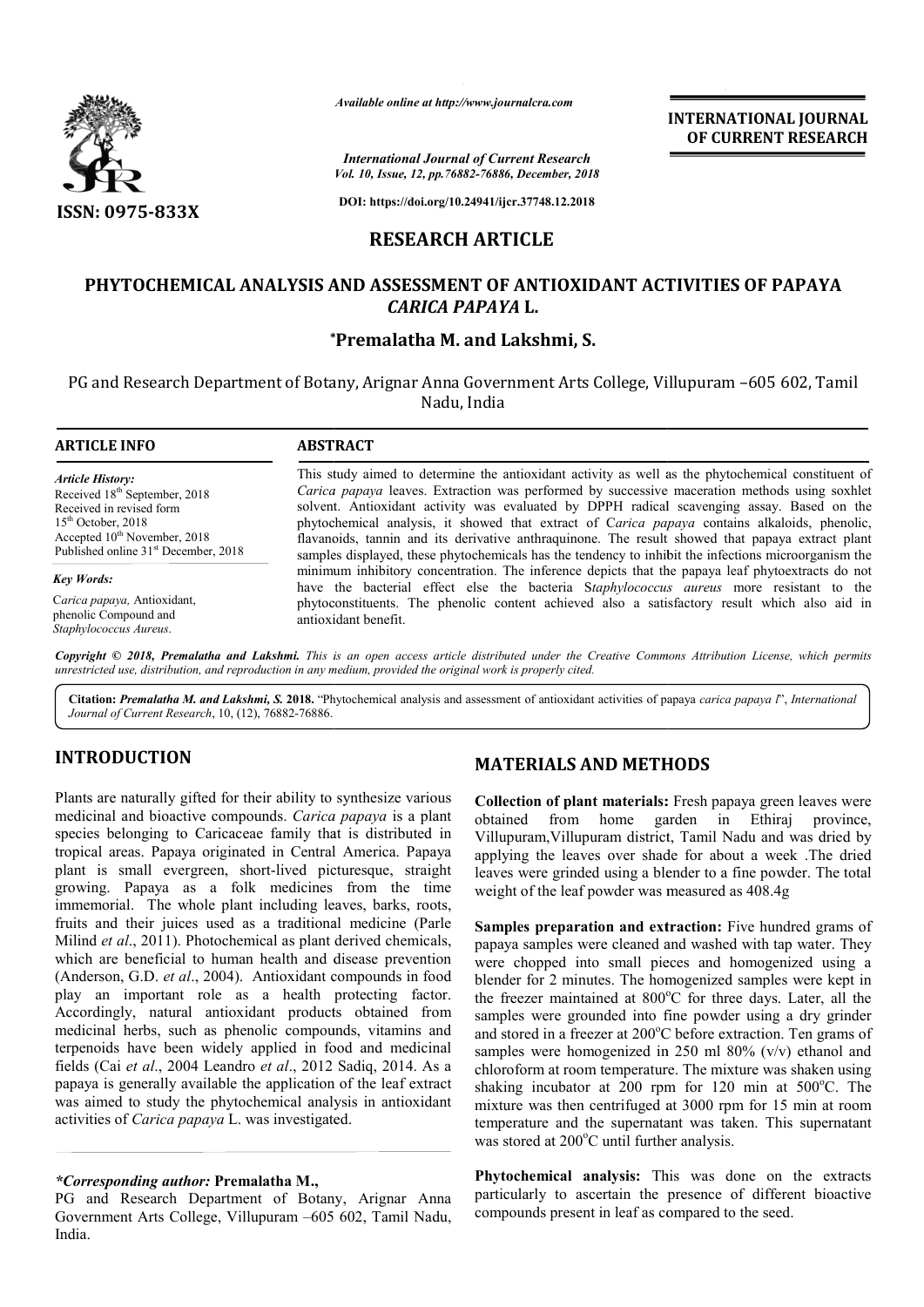The presences of alkaloids, saponins, tannins, flavonoids, phenolic and anthraquinones were determined.

#### **Test Solution**

**Determination of antioxidant activity (Brand-Williams** *et al***., 1995 and Ayoola** *et al***., 2006):** Antioxidant compounds in food play an important role as a health protecting factor. 0.1M DPPH v/v in methanol the molecule of 1,1-diphenyl-2 picrylhydrazyl (α,α-diphenyl-β-picrylhydrazyl; 1) is characterised as a stable free radical by virtue of the delocalisation of the spare electron over the molecule as a whole, so that the molecules do not dimerise, as would be the case with most other free radicals. The delocalization also gives rise to the deep violet color, characterized by an absorption band in ethanol solution centered at about 520 nm. When a solution of DPPH is mixed with that of a substance that can donate a hydrogen atom, then this gives rise to the reduced form with the loss of this violet color. Prepare 0.1 M DPPH in methanol and allow it to completely soluble .Wrap the vial using foil as it is light sensitive. Transfer 1 ml of 0.1M DPPH alone in a tube and 1 ml of respective sample's in a separate tube. Take a fresh tube and add 1ml of respective sample and I ml of 0.1M DPPH. Mix well. Incubate the mixture in dark for 30 minute at room temperature. Measure the absorbance at 517nm using 0.1 M DPPH as standard and methanol as blank. Repeat the procedure for different dilution or samples.

**Representation of DPPH protocol:** The radical scavenging activity was calculated using the following formula:

% inhibition =  ${[Ab-Aa]/Ab} x 100$ 

Where,Ab is the absorption of the blank sample Aa is the absorption of the extract

**Determination of hydrogen peroxide scavenging activity (Ruch** *et al.,* **1989):** Oxygen, an element indispensable for life, can under certain circumstances, adversely affect the human body. It is produced by plants during photosynthesis, and is necessary for aerobic respiration in animals. The oxygen consumption inherent in cell growth leads to the generation of a series of reactive oxygen species (ROS). They are continuously produced by the body's normal use of oxygen such as respiration and some cell mediated immune functions. ROS include free radicals such as superoxide anion radicals (O2-), hydroxyl radicals (OH·) and non free-radical species such as hydrogen peroxide  $(H<sub>2</sub>O2)$  and singlet oxygen (1O2)1–3. ROS are continuously produced during normal phtyisologic events and can easily initiate the peroxidation of membrane lipids,leading to the accumulationof lipid peroxides.

Because of their toxicity, the development and isolation of natural antioxidants from plant species especially from edible plants –polyphenols, flavanoids ,alkaloids etc., (Farombi *et al*., 2008). The ability of the Plant extracts to scavenge hydrogen peroxide was determined according to the method of Ruch *et al* (1989). A solution of hydrogen peroxide (40 mM) was prepared in phosphate buffer (pH 7.4). Extracts (2.5mg/mL) in distilled water were added to a hydrogen peroxide solution (0.6 mL, 40mM). Absorbance of hydrogen peroxide at 230 nm was determined 10 minutes later against a blank solution containing the phosphate buffer without hydrogen peroxide. The percentage of hydrogen peroxide scavenging of Carica papaya leaf extracts and standard compounds were calculated

#### **FORMULA**

% Scavenged  $[H_2O2] = [(AC - AS)/AC] x 100$ 

Where, AC is the absorbance of the control and AS is the absorbance in the presence of the sample of *C. papaya* leaf extracts or standards.

**Determination of total phenolic content singleton and rossi 1965 method:** Phenolic compounds are a large and diverse group of molecules, which includes many different families of aromatic secondary metabolites in plants. These phenolics are the most abundant secondary metabolites in plants and can be classified into non soluble such as tannins, lignin, cinnamic acid, phenolic acids, flavanoids and quinines. These secondary metabolites play a avital role in plant fertility and reproduction and in various defence reactions to protect abiotic and biotic stress (Singlet *et al*., 1999; Weishhaar and Jenkins, 1998; Winkel –Shirley, 2001; Forkmann and Martens, 2001).

The total Phenolic content (TPC) was determined by Folin-Ciocalteu assay using tannic acid as standard. One hundred microliter of extract concentration (using extract solvent) containing 0.2mg extract was dispensed into a test tube, 100μl of distilled water and 2.5ml of Folin-Ciocalteau reagent was added respectively and shaken thoroughly, after 3 minutes, 2.0 ml of 7.5% sodium carbonate solution was added and the mixture was incubated at 45°C in a water bath for 40 minutes. Absorbance was measured at 760nm against a blank. The same procedure was repeated to all standard tannic acid solution. The blank is a mixture of 0.2ml of distilled water, 2.5ml of folinciocalteau reagent and 2.0ml of 75% sodium carbonate. The total phenolic content was expressed as tannic acid equivalent (mg of TAE/g sample) through the calibration curve of tannic acid.

#### **FORMULA**

= Sample OD\STD OD\*100

#### **RESULTS AND DISCUSSION**

In the present investigation has been carried out to analysis the phytochemical, antioxidant and antibacterial activities of *Carica papaya* L. against *Staphylococcus aureus.* Papaya (*Carica papaya* L.) plants were collected from home garden in Ethiraj province, shown in (figure 1). The leaves were collected and dried. The dried leaves were than powdered (figure 2). Quantity of phytochemicals obtained after soxhlet extraction shown in Table 1. Qunatity taken for ethanol extract is 5 gram and the total quantity of phytochemicals is 0.97g. While chloroform extract is 5gram and the total quantity of phytochemicals is 0.52g.The phytochemcial leaf extracts (ethanol and chloroform) shown in figure3.

**Phytochemical analysis:** *Carica papaya* L. commonly were selected for testing of their chemical compounds by phytochemical screening shown in figure 4. The results of the phytochemical analysis of the leaf extracts of *Carica papaya* L. shown in Table 2. The result revealed chloroform extract showed positive results with 1% ferric chloride of polyphenols, flavanoids and glycosides. And also sowed negative results for saponin, tannin, alkaloid and anthraquinone while the ethanol extracts contained showed negative results with 1% ferric chloride of polyphenolic compound, and also showed positive results for flavanoids, glycosides, saponin, tannin, alkaloid and anthraquinone.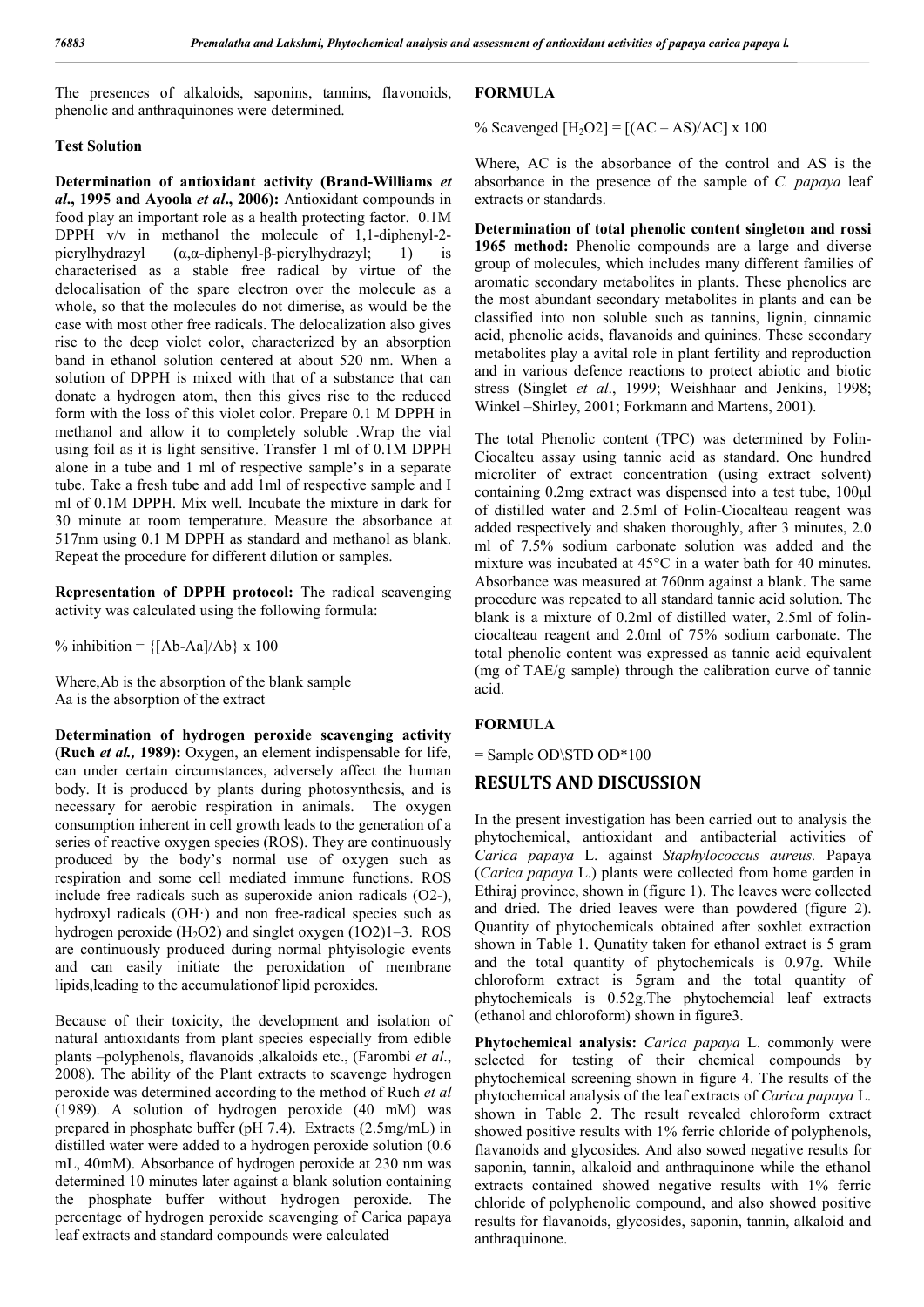



**Figure 1. Papaya plant and its leaf**



**Figure 2. Papaya leaf powder**



**Figure 3: Phytochemical Extracts Figure 4: Test's for Phytoconstituents**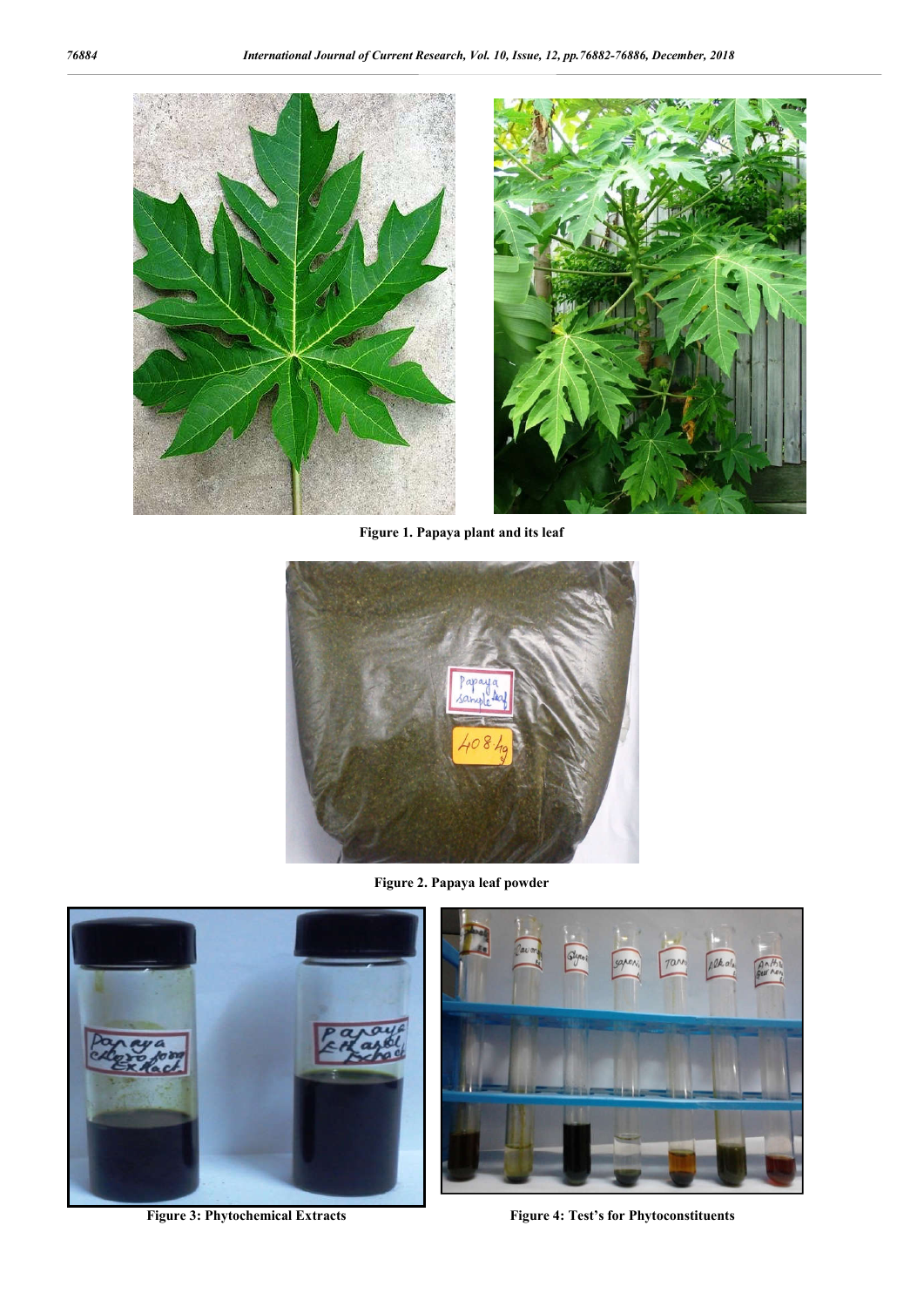**Phytochemical activity over** *Staphylococcus aureus:* The diluted extracts along with the bacteria on nutrient agar plate shows that there is growth in both the plates which indicates the phytochemicals do not have antibacterial property i.e the bacterium resist over the phytoconstitutents obtained from papaya leaf (figure 5).

**Antioxidant activity:** DDPH (1,1 diphenyl-2- picrylhydrazyl) The results of antioxidant activity by DPPH method shown in Table3. Graph. No.1 ethanol extract of *Carica papaya L.* showed the free radical scavenging activity  $(0.59 \text{mg/g})$ . It was followed by chloroform extract of *Carica papaya* L. indicates the highest amount of free radical



**Figure 5. Diluted Extract and S. aureus on Nutrient agar plate**

**Table 1. Quantity of phytochemicals obtained after Soxhlet extraction**

| Extract    | Quantity taken<br>for extraction | Total quantity of<br>phytochemicals |
|------------|----------------------------------|-------------------------------------|
| Ethanol    | 5 g                              | 0.97g                               |
| Chloroform | 5 g                              | 0.52g                               |

**Table 2. Phytochemical analysis of leaf extract**

| <b>Test</b>   | Chloroform Extract | <b>Ethanol Extract</b> |
|---------------|--------------------|------------------------|
| Polyphenols   |                    |                        |
| Flavanoids    |                    |                        |
| Glycosides    |                    |                        |
| Saponin       |                    |                        |
| Tannin        |                    |                        |
| Alkaloid      |                    |                        |
| Anthraquinone |                    |                        |

**Table 3. Antioxidant activity using DPPH**

| S No | Extract    | Interpertation             |  |
|------|------------|----------------------------|--|
|      | Ethanol    | $0.59 \pm mg/g$ 19.6       |  |
|      | Chloroform | $0.72 \pm \text{mg/g } 24$ |  |

scavenging activity (0.72mg/g).The mean values of *Carica papaya* was mg/g. The lower values indicated the strongest ability of the extracts to act as DPPH scavengers. All the sample extracts exhibited significant does dependent inhibition of DPPH activity that rapidly increase. However, the difference in extraction methods to be taken into account in making the generalization. Scavenging effect increases as the concentration of the sample increased until reached. The dose of young leaves extracts that required in reducing the absorbance of DPPH.

**Total phenolic content:** Total phenolic content was determined by the Folin-ciocalteau method shown in Table 4. Graph no 2. The extract of *Carica papaya* showed the highest amount of phenolic compounds. The ethanol and chloroform extracts showed a high quantity of phenolic compounds (0.95

mg/1g and 1.21mg/1g). This study showed that the papaya leaf varied significated. The total phenolic contents was observed and the results also indicates that the leaves contained high phenolic content that may provide good source of dietary antioxidant.

**Determination of hydrogen peroxide scavenging activity:**  The ethanolic extract of *Carica papaya L.* leaf extracts showed a significant dose –dependent hydroxyl radical scavenging activity and it reached up to (70.38%) at the concentration of ethanolic extract of *Carica papaya L.* leaf by 2.5mg/ml. However, vitamin C which was used as a positive control showed better radical scavenging effect (90% at the concentration of 2.5mg/ml). The chloroform extracts of *Carica papaya* leaf extract showed a significant dose-dependent hydroxyl radical scavenging activity and its reached upto (67.61%) at the concentration of chloroform extract of *Carica papaya* leaf by 2.5mg/ml. However, vitamin which was used as a positive control showed better radical scavenging effect (90% at the concentration of 2.5mg/ml) shown in Table 5. Graph no.3.

**Statistical analysis:** All data were presented as means ± standard deviations. A significant difference was considered at the level of  $p=0.05$ .

#### **ANTIOXIDANT ASSAY**



**Chart 1**







**Table 5. Percentage of Scavenging activity**

| S.No | Extract    | Interpertation |
|------|------------|----------------|
|      | Ethanol    | 70.38 % 234    |
|      | Chloroform | 67.61 % 225    |

**Determination of hydrogen peroxide scavenging activity**